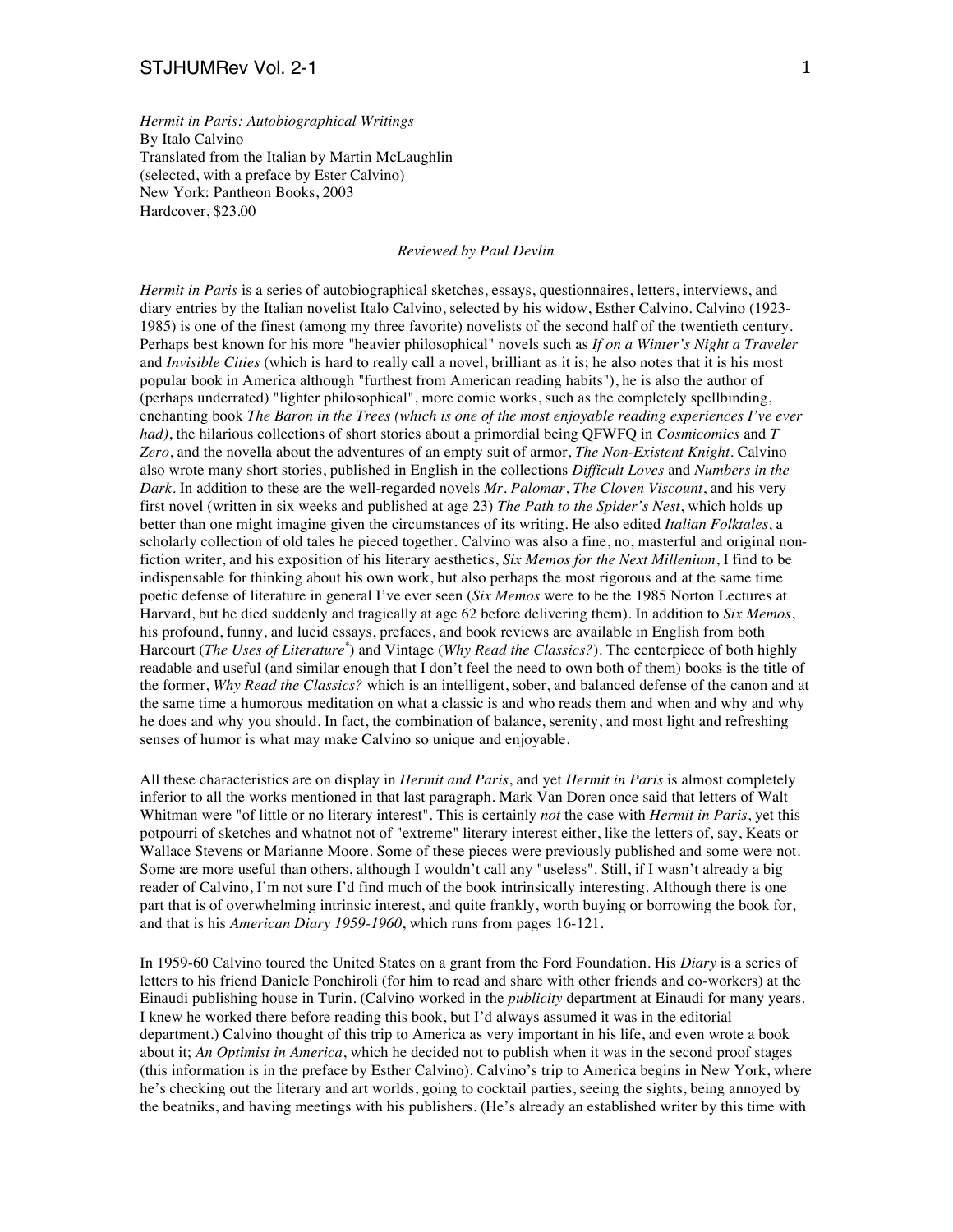## STJHUMRev Vol. 2-1 2

several of his books translated into English. He has all sorts of connections and is meeting everybody: writers, scientists, diplomats, etc.) He's checking out all sorts of places and constantly relating them back to Turin. He visits the New York Stock Exchange and Merrill Lynch and is amazed by the power of the computers, carefully taking down all sorts of facts about their speed. All of this (not just his trip to Wall Street and almost his entire trip to America) is keen reportage and without any self-righteousness about the evils of capitalism of any such thing.

Calvino was a member of the Italian Communist Party in his youth, which of course, in Italy, meant being anti-Mussolini, but he left it in 1956-57 because "it did not de-Stalinize fast enough". This is explained in *Hermit in Pari*s in the later essay *Was I a Stalinist Too?,* which is a very serious, even moving piece. But just as politics don't explicitly color his novels (except perhaps *The Path to the Spider's Nest*), it doesn't weigh down his letters to Ponchiroli. (Actually, I never would have guessed before reading this book that Calvino, who fought in the anti-Fascist resistance during World War II maintained such close connection to the Communist Party after the war.)

*American Diary* is broken up into sections, few longer than a page or two, with headings such as "How Random House Work", "Wall Street", "The UNO" (United Nations), "The Actors' Studio", "Electronic Brains", "TV Dinners", "At the Israeli Temple", "The Longshoremen's Union", "Memoirs of a Motorist", "Laughing at Death" (after visiting a comedy club in Harlem), and "The Girls' College" (relating a full day's visit to Sarah Lawrence where an extremely unlikely and very funny coincidence happens). These headings are tremendously useful. (It's unclear whether the letters were originally written with the headings or added later on or something.)

Calvino eventually leaves New York (which he calls elsewhere in the book "the prototype of a city" and although he only lived there for a few months, "my city") and visits the Midwest, California, the South West, and the South. It's all as good as his reports on New York; funny, informative, and interesting. On March  $6<sup>th</sup>$ , 1960, he arrives in Montgomery, Alabama. He finds himself right in the middle of the exploding civil rights tension. (At five pages, this is probably the longest letter in *American Diary*.) To Calvino's credit, his common sense and sharp, insightful analysis of human nature and character on display in his novels do not fly out the window when discussing race in America, as I feared might happen when I got to this section, because as a Marxist-oriented European, Calvino was not in the most perceptive company when regarding these issues. However, his analysis of the situation is intelligent, and generally cliché free, although I did cringe a few times. Then again, these were private letters never intended for publication, so perhaps he's simplifying things for his audience. He writes: "These black leaders – I've approached several of them in the past few days, of different tendencies – are lucid, decisive people, totally devoid of black self pity...". But is he surprised by this? It's hard to tell. And what is this "*black* self pity" stuff? Why not just plain old "self pity"? What's the difference between "black self pity" and "Neopolitan self pity" or "Sicilian self pity"? Self pity is what it is, but it's good that Calvino recognized that the civil rights leaders he met were free of it.

Some other pieces in *Hermit in Paris* (Paris, by the way, is where he settled in the late 1960's, is where he married and raised his daughter) I've found more or less interesting than others. The title piece, Hermit in Paris, is great. When in Paris he "never leaves this study". Paris for him was at first the city of *The Three Musketeers*, and then of *Les Miserables*, and then of the French Revolution, of Balzac and Zola, and then, of his own family life and endless complexities. He relates this beautifully.

I wasn't terribly interested in the overtly political writings (*Summer of '56*, *The Duce's Portrait, Political Autobiography of a Young Man*). They struck me as somewhat stale and dated, and of little relationship to his novels and later non-fiction. On the other hand, I found the piece *Behind the Success* to be of great documentary interest. Here he gives a history of his unlikely career as a creative writer. I say unlikely because in many of the autobiographical questionnaires included in this book, he mentions that his parents were both scientists (his father being an eminent, world-class botanist; his mother also a successful botanist), his uncles were scientists, and his brother became a professor of geology. He was educated from birth to be a scientist, and yet somehow caught the bug of literature and excelled like few others have done. Science writing, is of course, in a sense, imaginative literature in its own way, so perhaps it is not surprising